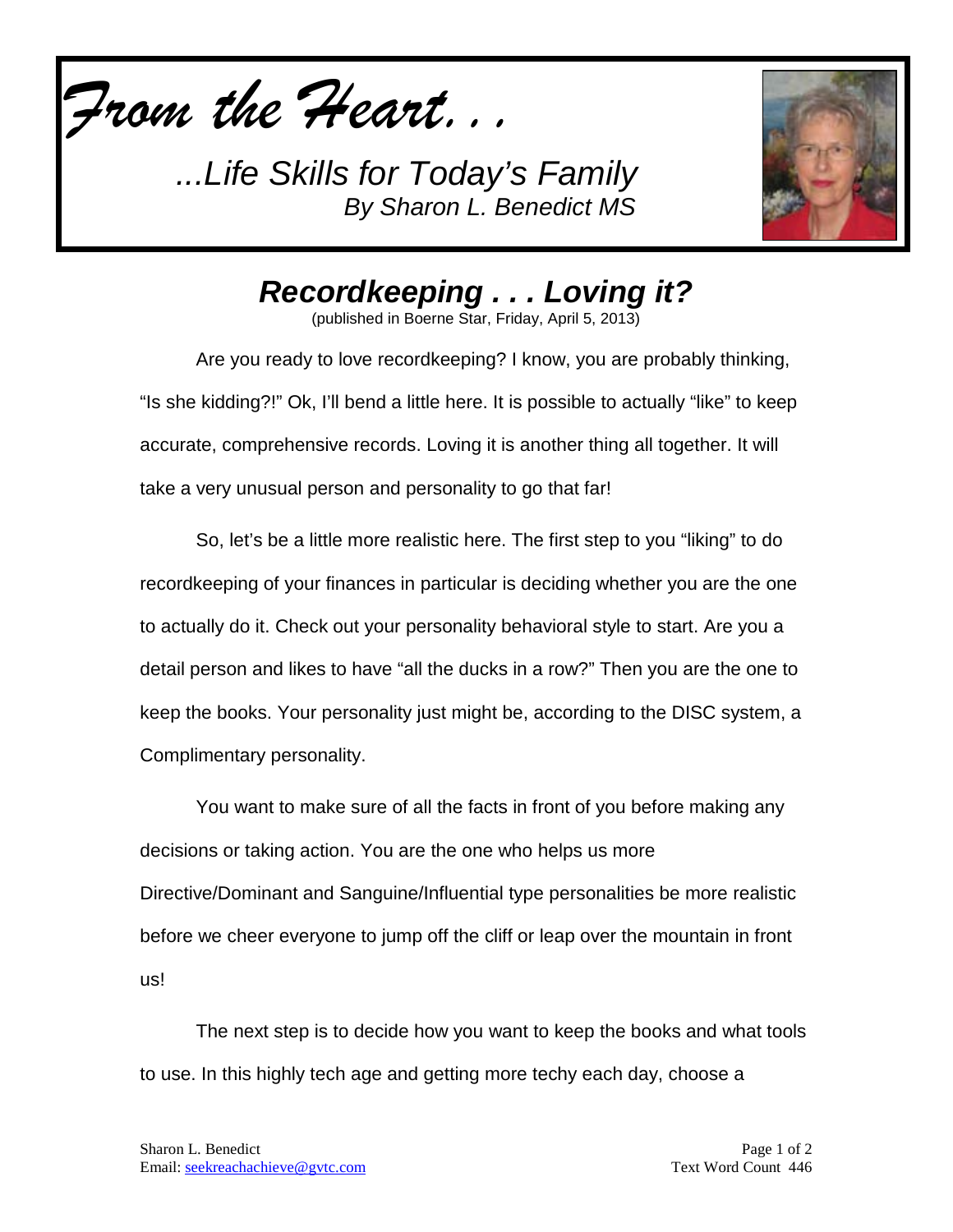software program that does it all with as much ease as possible. For personal money management, financial life plans and goals, budgets, even inventory of your personal and business possessions, Intuit's Quicken software comes in all types. Then there is Microsoft Money that shares the playing field for money management needs, along with others out there.

Once you get familiar with your chosen software, set up your various accounts, categories, and downloaded your transaction data from your bank or financial institution, you are ready to establish a recordkeeping routine. Keep in mind, you will also need to have a filing cabinet for any hard copies you want to have for those in your family who aren't computer savvy or who are more of a traditionalist.

In the next article, we will delve a little deeper into these software recordkeeping features that can make all the difference in the ease of handling your money and your life. You just might end of "liking" the result you get when your spouse asks for the latest income and expense report to size up how it matches with the budget you both agreed upon way back when. Be sure to be kind to each other on this recordkeeping adventure!

--

*Sharon L. Benedict, is a speaker, author, and weaver, and loving it! She is available for speaking engagements, free-lance writing, and will even weave you a one-of-kind creation, just for you. Sharon also welcomes your questions and comments and can be contacted a[t seekreachachieve@gvtc.com.](mailto:seekreachachieve@gvtc.com) Visit her website at [www.celebratingyourjourney.com.](http://www.celebratingyourjourney.com/)*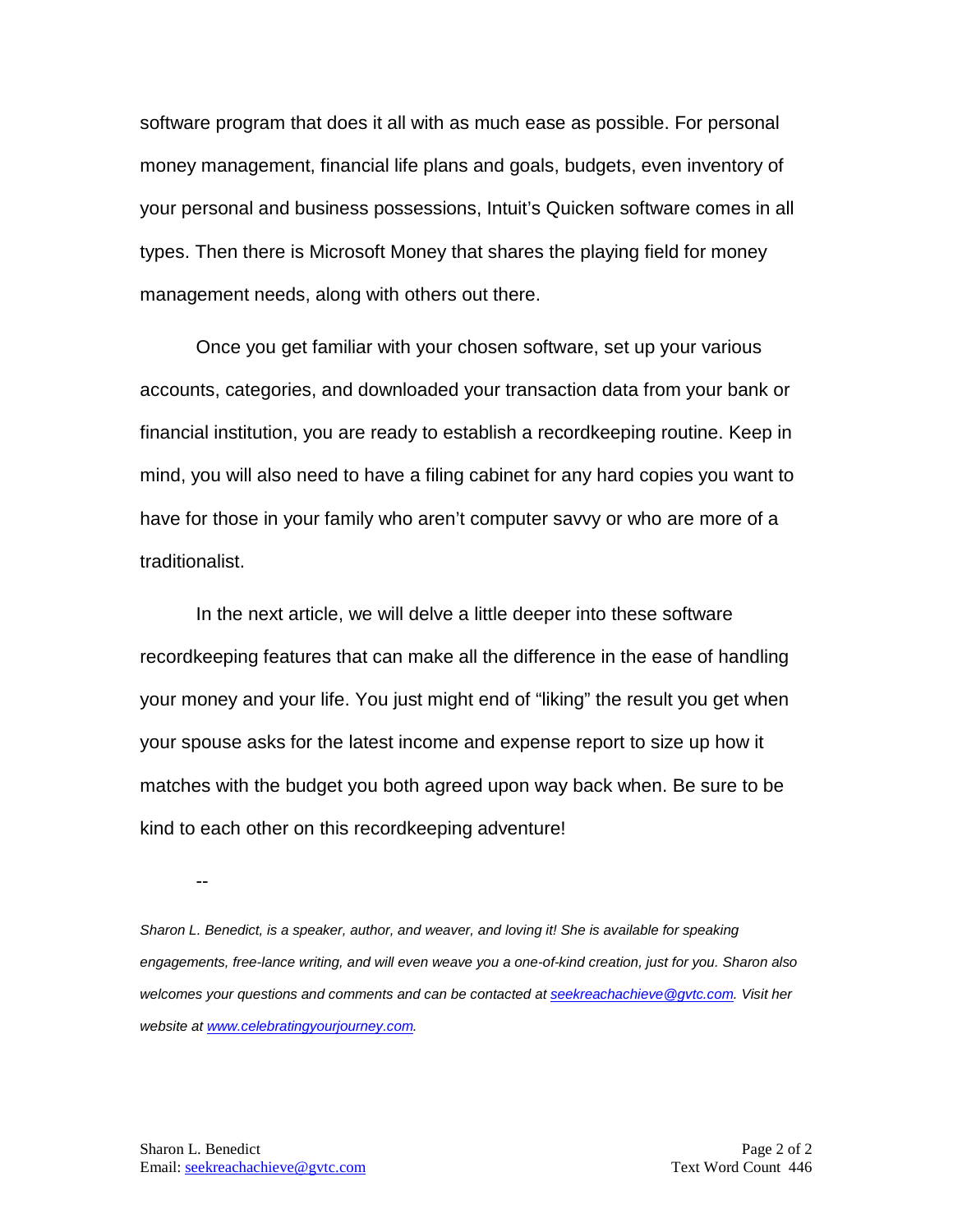



*Recordkeeping . . . Software Savvy?*

(published in Boerne Star, Friday, April 12, 2013)

Now that you have either decided to "love" doing recordkeeping or at least "liking" it, it's time to look at the tools that make the job easier. Yes, I said easier. For those who haven't yet embarked on utilizing the latest money management software, and would rather not, you might as well pass on this article. Or, maybe, just maybe, I actually will help your "want to"  $\ldots$  as you step up to the 21<sup>st</sup> century!

Although there are many programs out there, since 1977 I have been using Intuit's Quicken software. Within a few years I changed over to their Home & Business program and have never regretted it. This program has suited both our personal, business, debt reduction, savings, investment needs, reports, and budgets. It also includes a home inventory of our possessions. Since my husband is more of a traditionalist with pen and pad, John still records the old fashion way some of our investment performance records in retirement.

Yet, over the years, I think I have persuaded him of the benefits of coming into the 21<sup>st</sup> century. One of the reasons is I have been the one who has kept our household financial records. If you don't have the personality or motivation, maybe your spouse does; or think about hiring a bookkeeper you trust.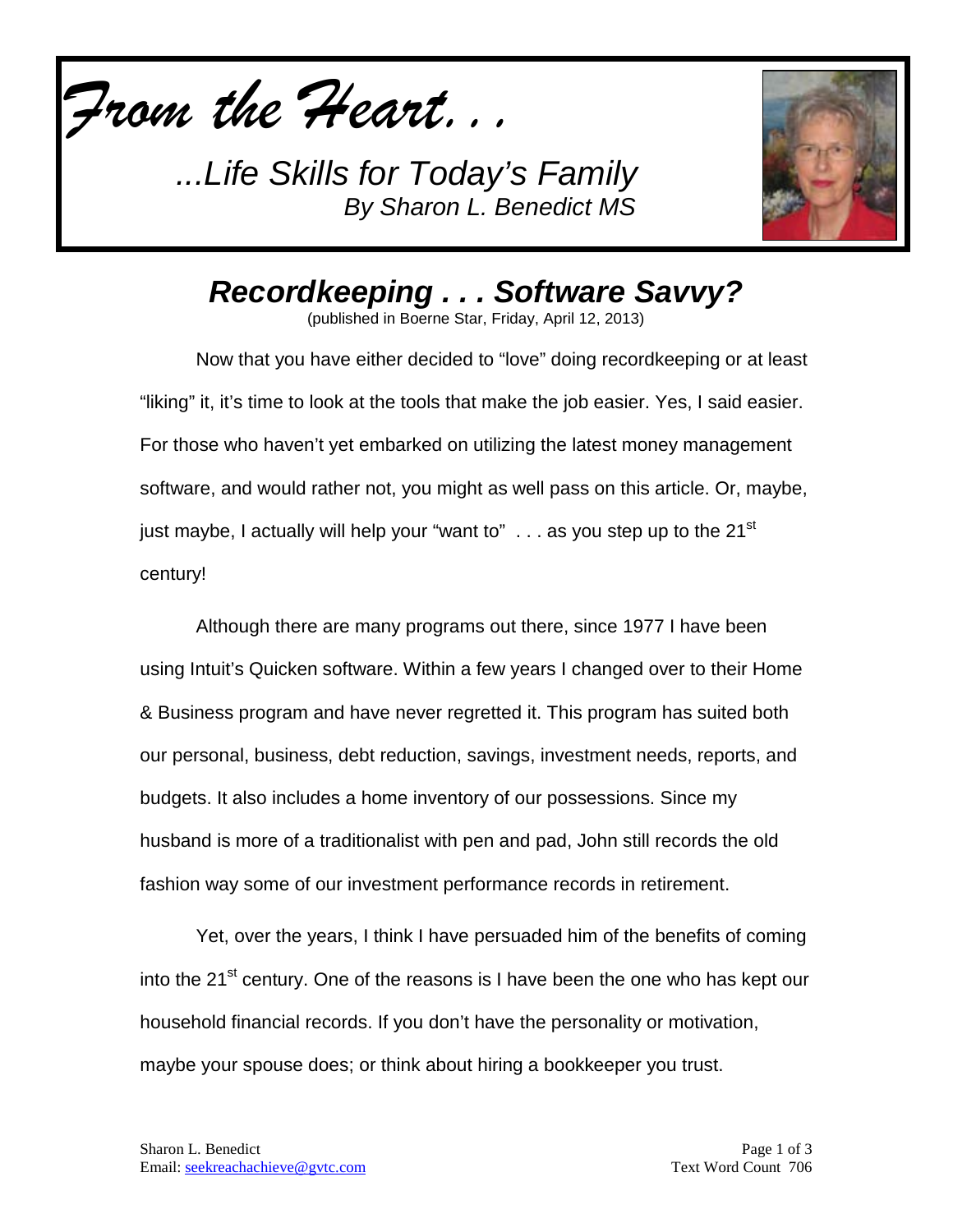You may ask, "Why did you go to so much time and trouble?" John has asked the same question many times. But I just kept persevering because I believed it was all worth the effort. Why? There was no other way to really know if we could even live on a budget without the necessary records proving it one way or another. And when it came to asking where the money went, both of us could see the numbers right in front of us. Without the data, I bet your spouse just might be claiming you are the one doing more spending than the other!

Then each starts saying, "No I'm not. You are." And the other repeats it back to you. And the tension mounts without resolution. That's when marriage and money get tangled up. What happened to your marriage & money…a match made in Heaven? When the tension begins in our household, I go back to the data to not just set the record straight, but also find a way to manage the money together in harmony with our mutually shared dreams and goals. John actually started seeing greater benefit when he asks for income/expense reports, particularly when sitting down to do tax prep for our CPA.

This software also has a home inventory program and emergency records feature all in one place. So, in case of an emergency either one of us or our daughters can access needed information if we are unable to. That is why keeping copies of your records and other important documents in a safe deposit box is essential.

The home inventory records also help us add our possessions to our overall net worth. It is amazing how most people don't take into account all the possessions or "stuff" accumulated. Put your house, cars, all other possessions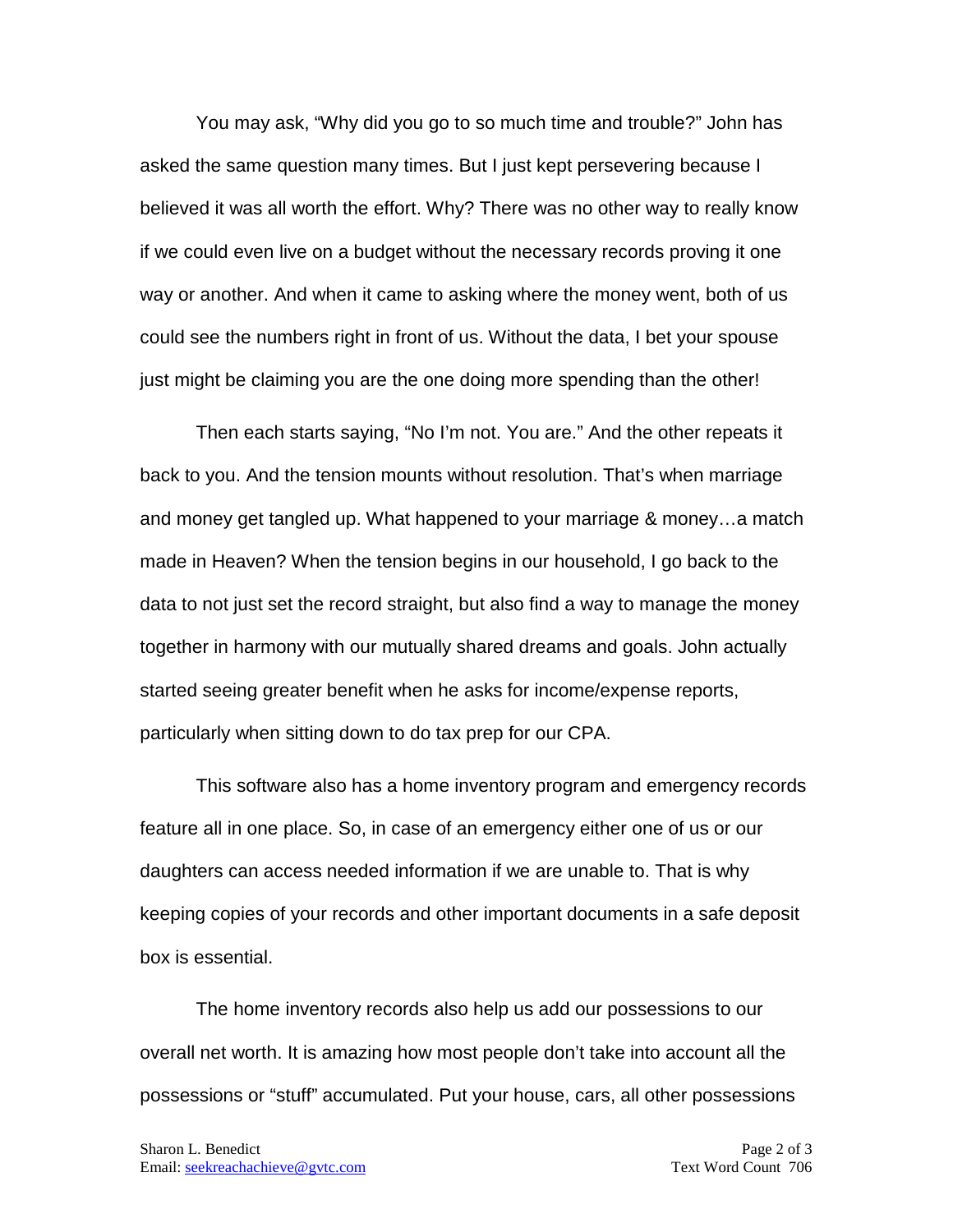together, along with your other assets, and you will be surprised what the total is. Yet, if the liability side is high, then the net doesn't look so hot, does it?

There is another good reason to maintain these records. You can actually match your spending and savings habits with your life dreams and goals together. Otherwise, your dreams and goals may never be realized. Life does have its surprises, but you can dream and work together to come close to what you both want for you and your family. You will also be able to budget benevolence and giving into your recordkeeping throughout your life.

The next article will provide you with a strategy for planning benevolence and giving in your budget that supports your core values across all of society…from your faith, education, legislative, media, and more. There is no greater joy than giving from the heart and watching people lives forever changed.

--

*Sharon L. Benedict, is a speaker, author, and weaver, and loving it! She is available for speaking engagements, free-lance writing, and will even weave you a one-of-kind creation, just for you. Sharon also welcomes your questions and comments and can be contacted a[t seekreachachieve@gvtc.com.](mailto:seekreachachieve@gvtc.com) Visit her website at [www.celebratingyourjourney.com.](http://www.celebratingyourjourney.com/)*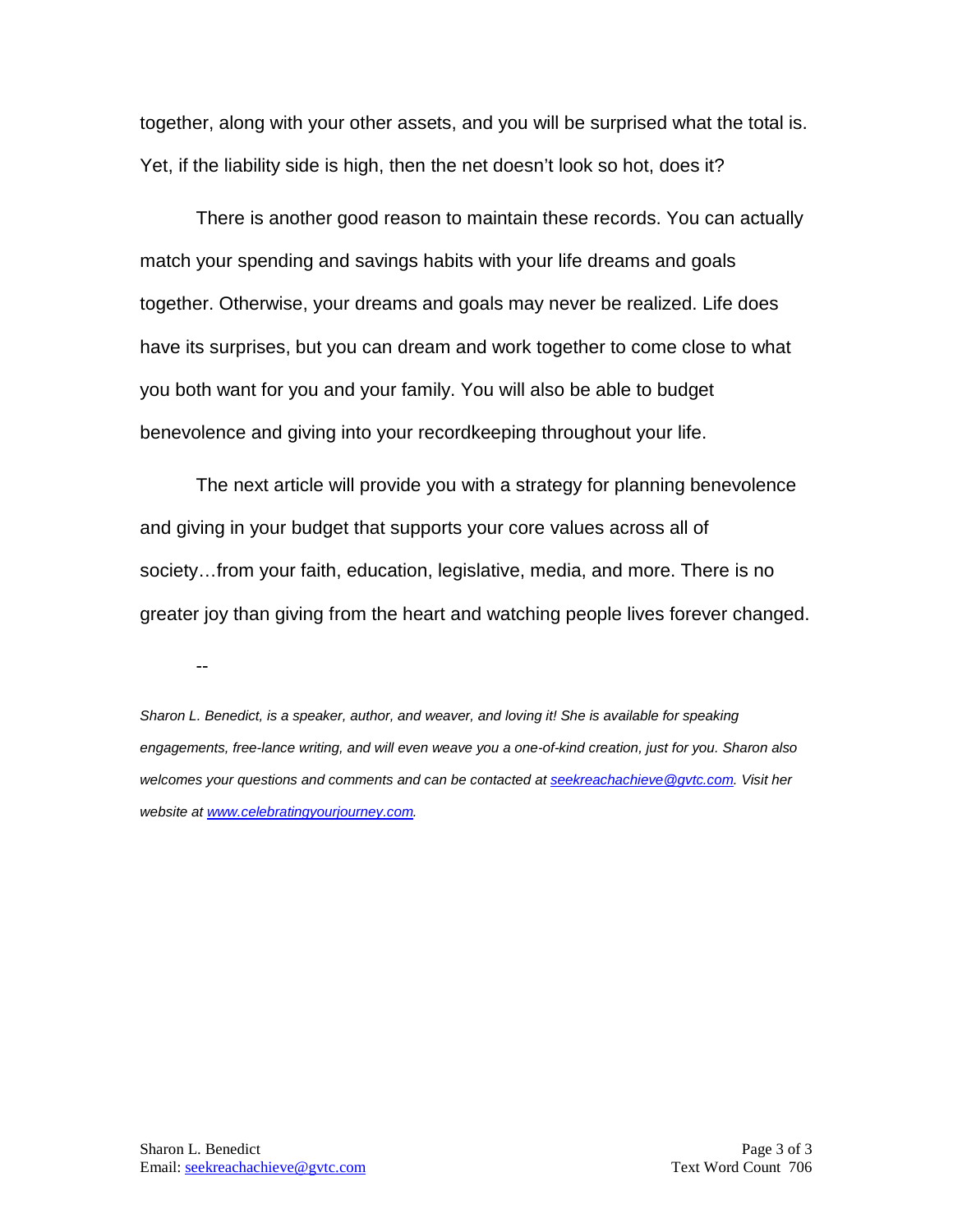*From the Heart...*



*Recordkeeping . . . the Gift of Giving, part 1*

(published in Boerne Star, Friday, April 19, 2013)

When you look over your budget, is there strategic benevolence and giving evident in your recordkeeping routines? If not, let's see how you can get started on experiencing one of the sweetest returns on your investments.

Why have both words, benevolence and giving? Don't they mean the same thing? Not really. Simply, benevolence tends to refer to gifts for the basic needs and wellbeing of individuals (directly or through an organization) who are not able to care for themselves. You are giving without any expectations or personal tangible benefits on what they may do with what you give. Although, you would hope they would use it wisely to better their lives. Yet, you really don't have control over their behavior, do you?

Giving is more inclined to be contributions to an established organization or worthy business that has a community outreach program. You tend to expect accountability and significant outcomes with the entity's mission and program. You may even have specific benefits given to you on behalf of your contributions, membership, or gift.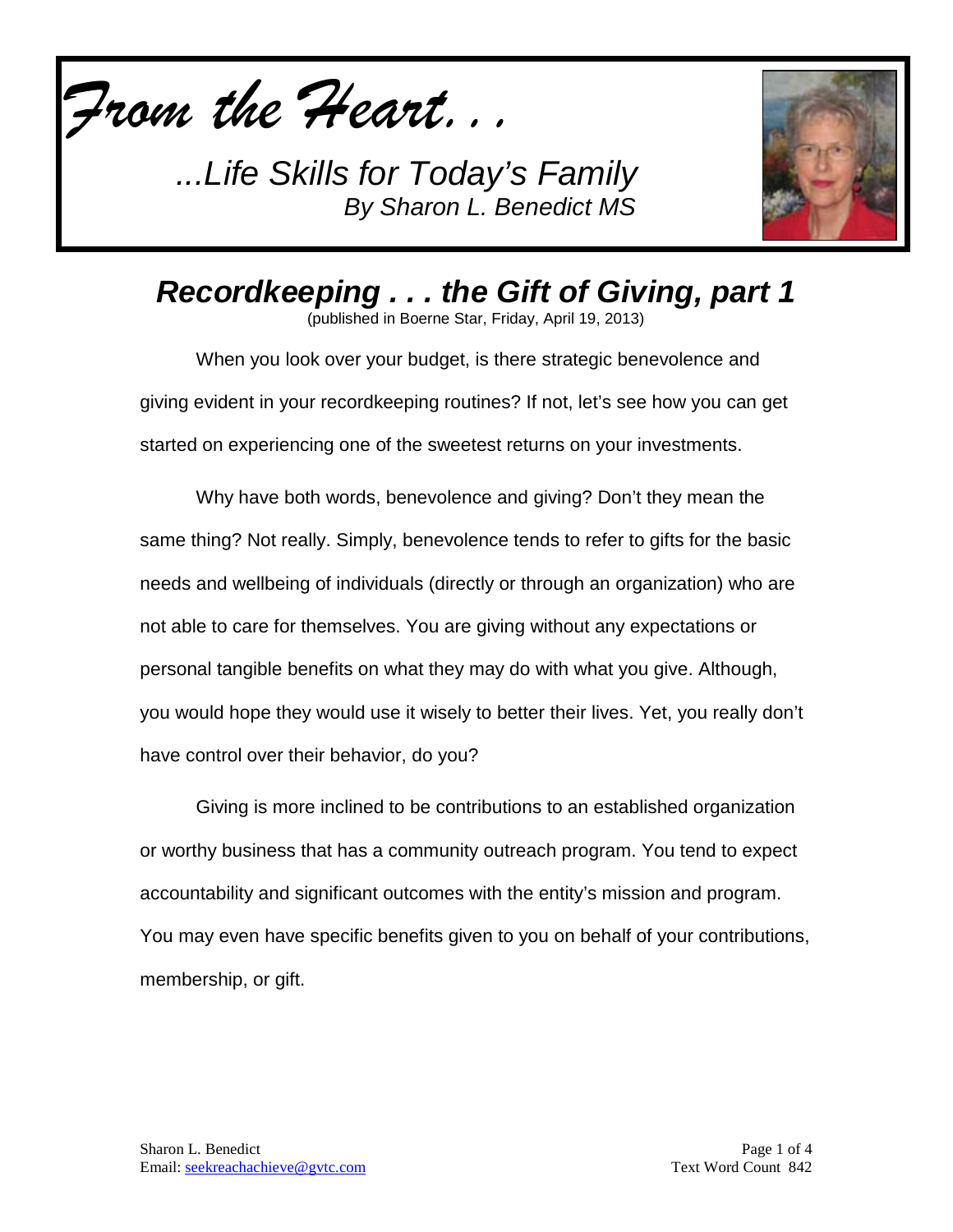Both terms cover most all areas of contributing to your community and society at large. Now let's look at your records to see how you can step up to a strategic benevolence & giving plan.

First, print out an income/expense report for the year. Do you have a net income or loss? If a net income, you are one jump ahead of most people and can more easily designate your giving plan. For either a net income or loss, go down the expense column and highlight areas you think you could shift some monies to not only offset a net loss over time but also for benevolence and giving. Find any pennies or dollars there?

If not, then have a heart to heart either with yourself or your spouse about where the money is going that may not need to go there. Consider what are mandatory or discretionary expenses. How do you see your wants and your needs…and the difference between them? In what way can you be content holding off some of your wants and sharing the cash with benevolence and giving?

As you discuss this often touchy area, reaffirm your shared core values across all of society. What do you think those areas might be? Your faith, education, legislative, and media are just a few.

For those who tend to be more spontaneous with your giving when you think the money is there that week or month, be it a few dollars or a thousand, how about becoming more strategic in your giving? Not only will you be supporting your own core values in your community, nation, and the world but you will also help those worthy nonprofit organizations stay sustainable through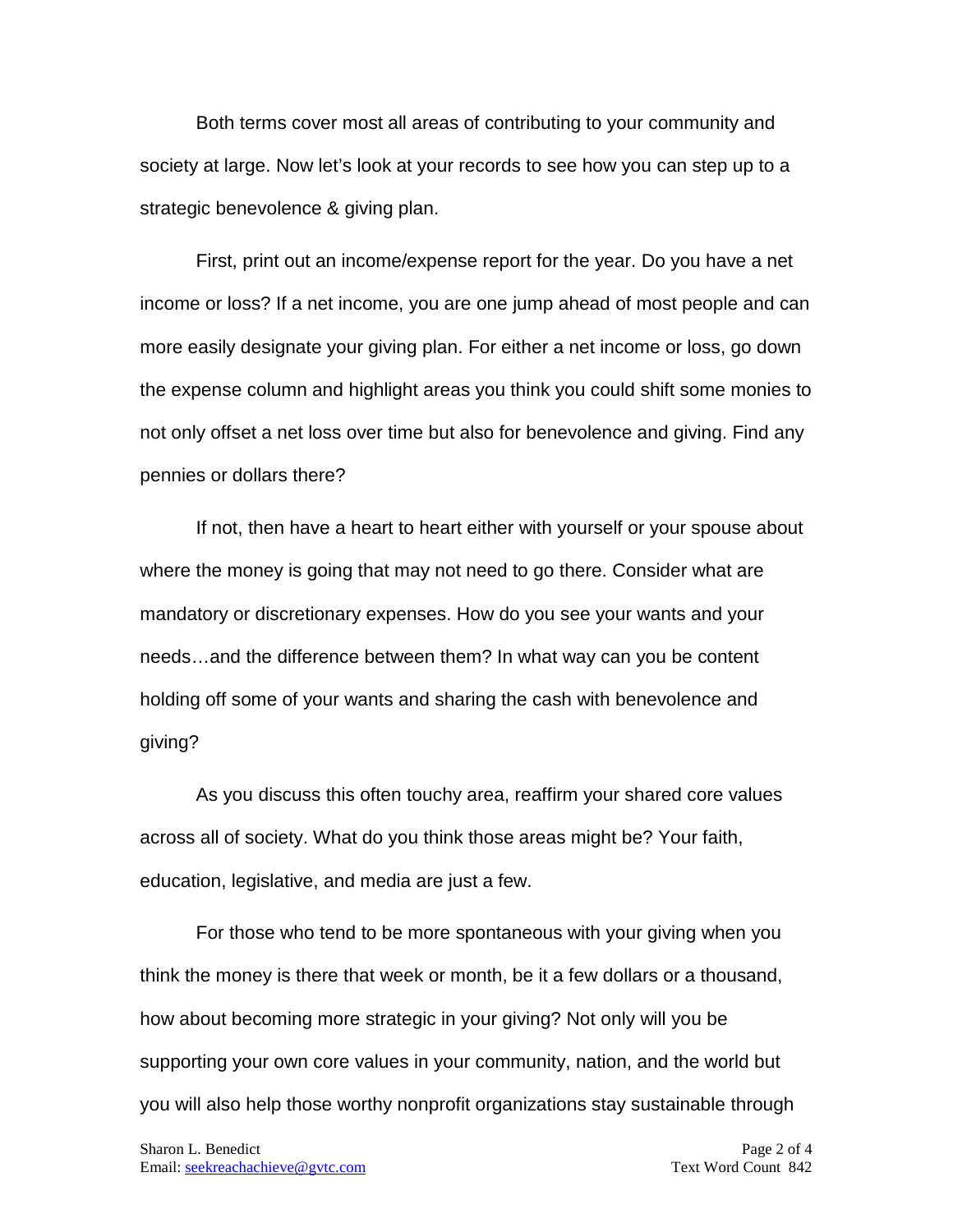the years. They will know you share their values and vision for making our community and nation a better place for all to raise families and care for our neighbors next door.

Once you agree on how much to designate for benevolence & giving, it's time to look a little closer at those areas in society you can more strategically share your values and impact your community. Benevolence and giving involves advancing the quality of life, cultural, economic, and value-based prosperity of your community and nation. Here are the first five of eleven areas to consider:

I. **BASIC CORE VALUES & PRINCIPLES:** Organizations that support your core values and life principles.

II. **HOME/FAMILY/VALUES:** Organizations that encourage and support the family, home, and core human values.

III. **RELIGIOUS ORGANIZATIONS/CHURCH/MISSIONS:** Organizations that support your faith and desire for outreach to humanity.

IV. **HISTORY/WESTERN CULTURE:** Organizations that support your values and principles in global human affairs and lessons of history.

## V. **PUBLIC POLICY/DOMESTIC AND INTERNATIONAL AFFAIRS:**

Organizations supporting human justice and compassion in legislation, domestic policy, and international relations.

You will be surprised at ways you already contribute whether regularly or periodically. Name the organizations, institutions, businesses, ministries, and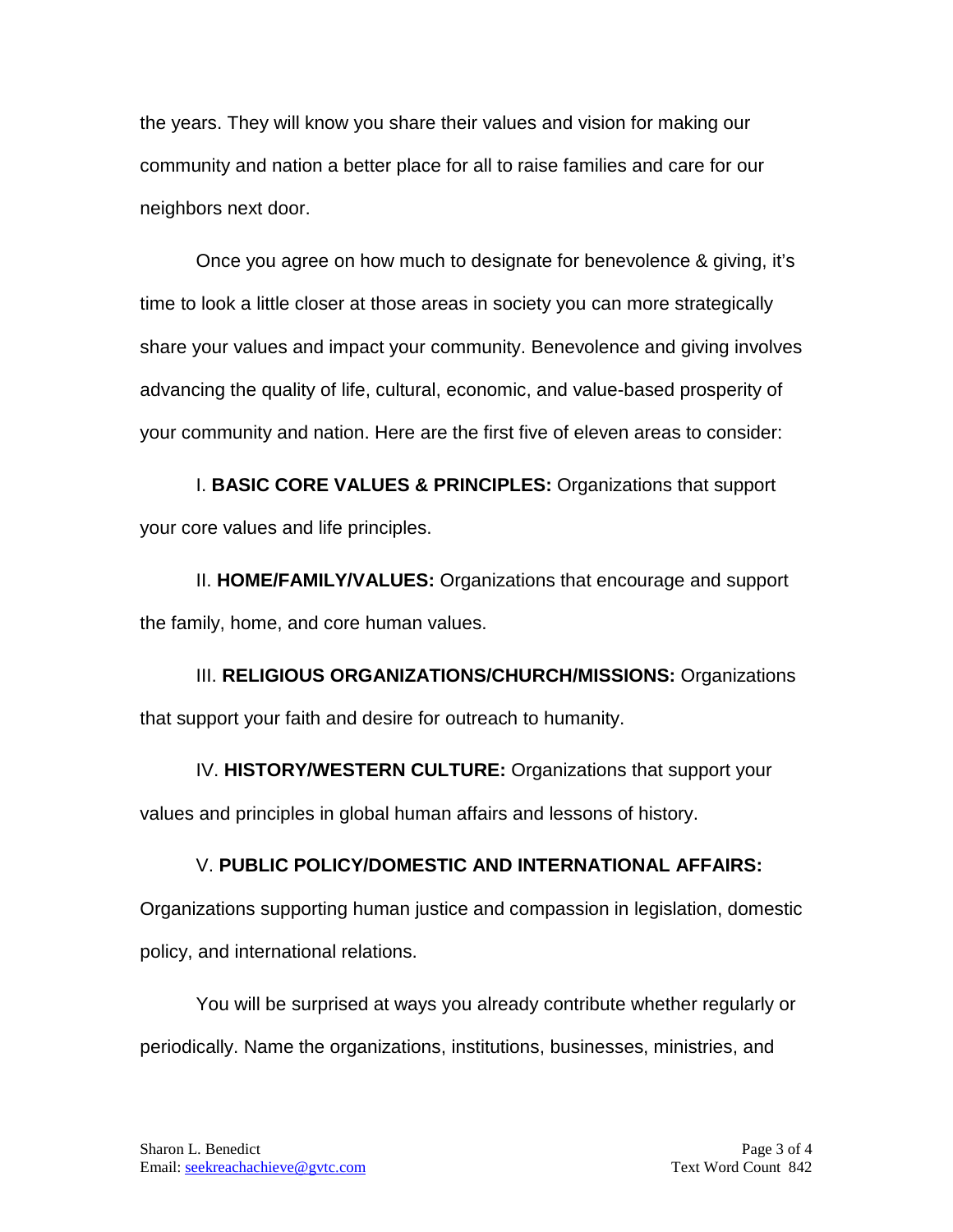churches. This list should help you assess your financial commitment and involvement throughout all of society.

It is important to investigate each work for its integrity and stability before supporting that organization. Remember, too, that there are many creative ways to give and show benevolence (i.e. purchase of materials to publications, giving goods and materials, tax and estate planning, time and effort).

When it comes to contributing items you have around your house and workplace, where can you provide in-kind items that are still quite functional? And not a piece of junk, please. I know that someone's junk can be another person's treasure. Yet, consider how you would feel if you were the one on the receiving end.

Next article for this month will offer the other six areas for benevolence and giving. There is no greater return on your investment than giving from the heart and watching your community and nation benefit and also see people lives forever changed.

--

*Sharon L. Benedict, is a speaker, author, and weaver, and loving it! She is available for speaking engagements, free-lance writing, and will even weave you a one-of-kind creation, just for you. Sharon also welcomes your questions and comments and can be contacted a[t seekreachachieve@gvtc.com.](mailto:seekreachachieve@gvtc.com) Visit her website at [www.celebratingyourjourney.com.](http://www.celebratingyourjourney.com/)*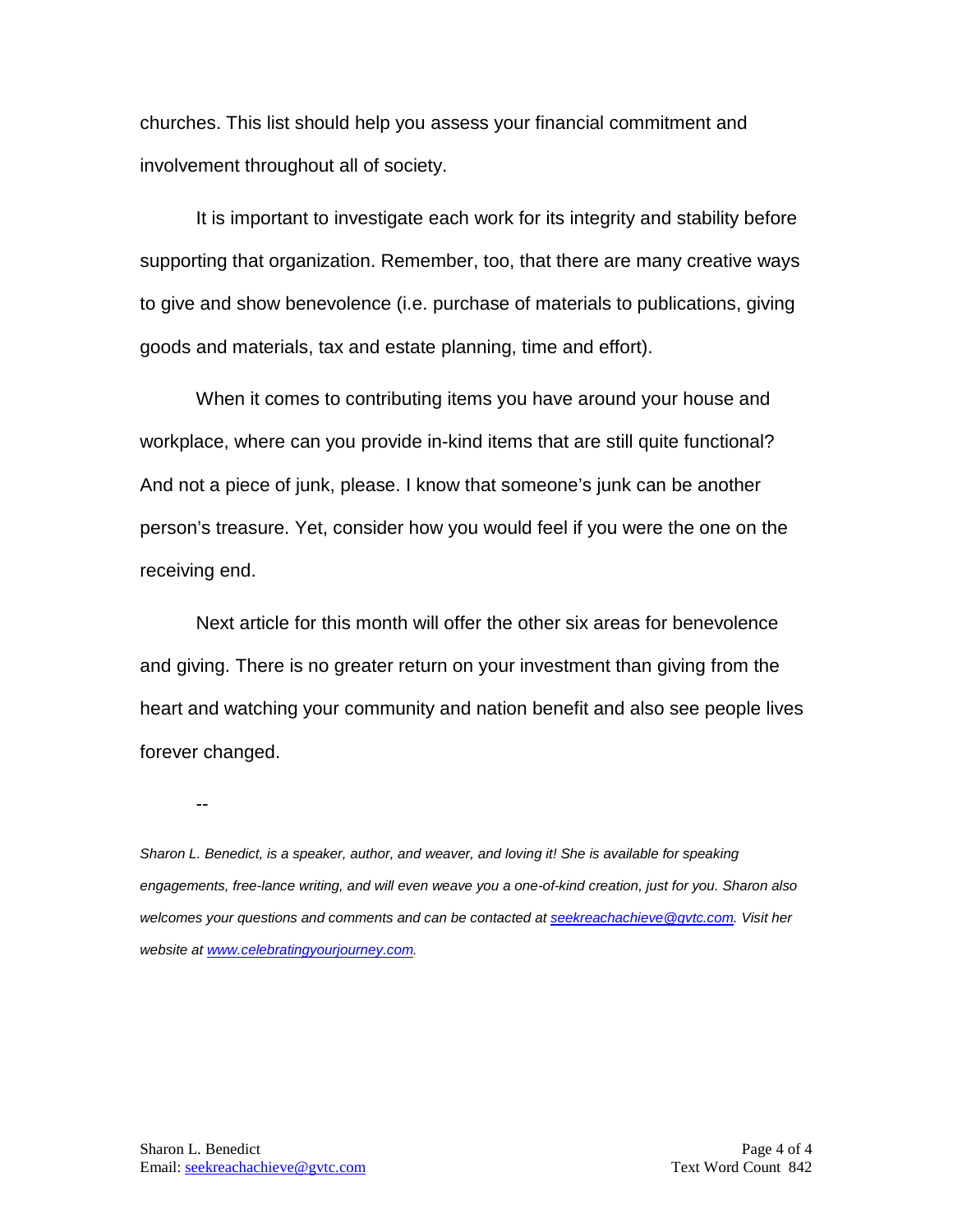



*Recordkeeping . . . the Gift of Giving, part 2*

(published in Boerne Star, Friday, April 26, 2013)

Remember those first five areas of benevolence and giving reviewed in the previous article? Are you ready to create a strategic plan and record of your benevolence and giving for those right in your neighborhood, community, and nation? If so, here they are again: **BASIC CORE VALUES & PRINCIPLES, HOME/FAMILY/VALUES, ORGANIZATIONS/CHURCH/MISSIONS, HISTORY/WESTERN CULTURE, PUBLIC POLICY/DOMESTIC AND INTERNATIONAL AFFAIRS**.

How does your family contribute within these areas of giving? Let's see the remaining six benevolence & giving areas that help you experience one of the sweetest returns on your investments. As you maintain a life-long strategy and recordkeeping of your benevolence and giving, the rewards are more than you can even imagine.

VI. **SCIENCE/MEDICINE:** Organizations that seek truth in our universe and life on earth; observe and understand the natural world from a scientific and spiritual perspective. Be cautious about certain perspectives that may have extreme views and inappropriately discount the faith dimensions, credible scientific discoveries, and the principles of macro- and micro- adaptation.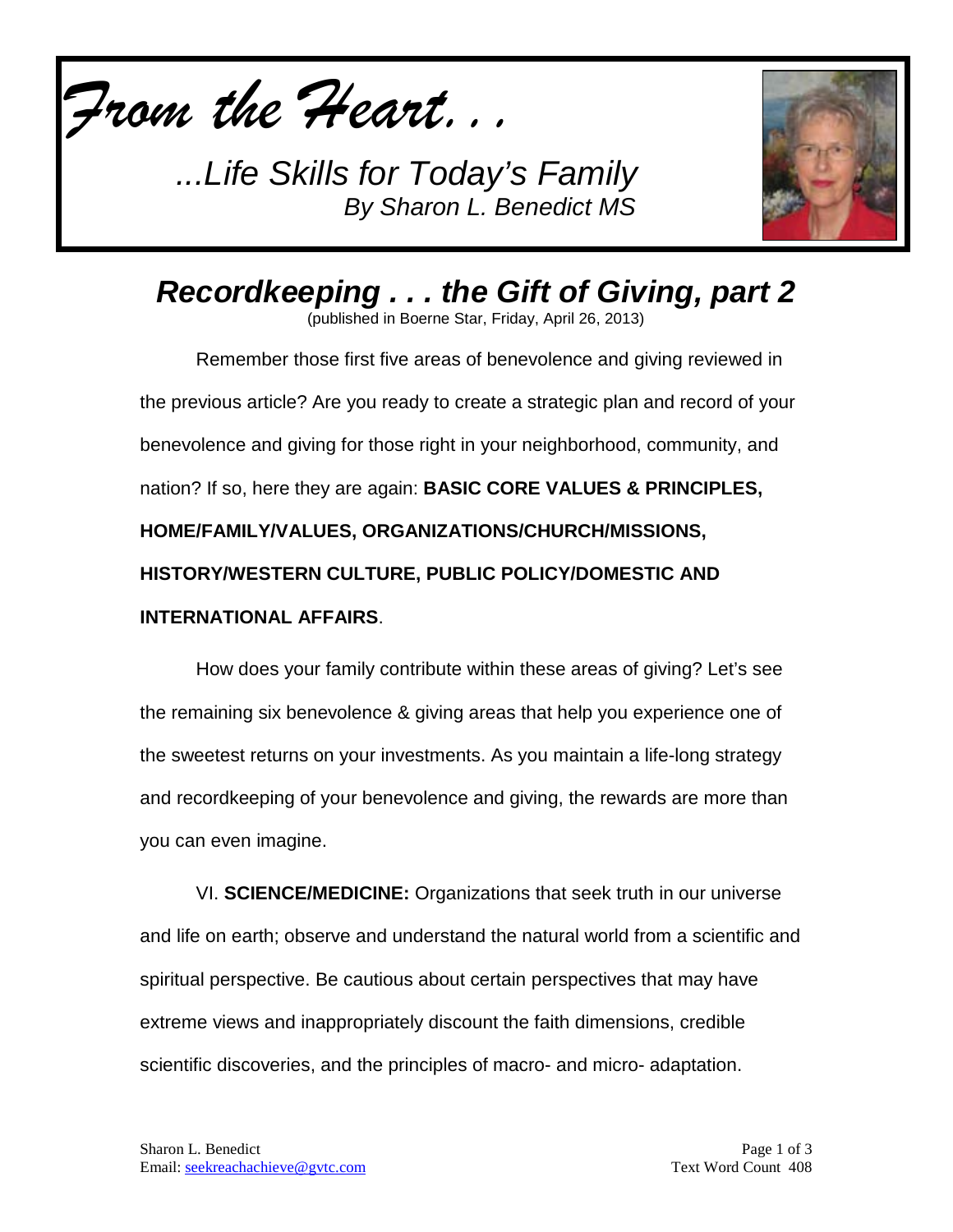VII. **BUSINESS AND LEGAL ISSUES:** Organizations that support and train business leaders and legal advisors to advance integrity, honesty, and excellence in the work place and our nation's legal system.

VIII. **EDUCATION/CHILD DEVELOPMENT:** Organizations that train young children, teens, and adults to be mature, informed, effective leaders in every field of life.

## IX. **MEDIA/ENTERTAINMENT/CULTURAL DISCERNMENT:**

Organizations that support your core values in entertainment, news, cultural trends, and influence the media to improve the quality of programming.

X. **SOCIAL MINISTRIES:** Organizations whose mission is to provide an alternative to state-run welfare programs with effective, compassionate ministries to the underserved, needy and unfortunate.

XI. **IMPLEMENTATION:** Organizations that coordinate and mobilize leaders across society to improve their communities and the world.

As you review all eleven areas of benevolence and giving, you will undoubtedly find ways you already are contributing in money, materials, time, and estate planning. I encourage you to get your whole family and your kids involved in choosing ways to make all the difference in people's lives in your neighborhood, our nation, and around the world.

You will be building a tradition that your children will continue throughout their adult lives. During these troubling times of tragedy and even terror, let us all step up to bring hope and encouragement to those around us.